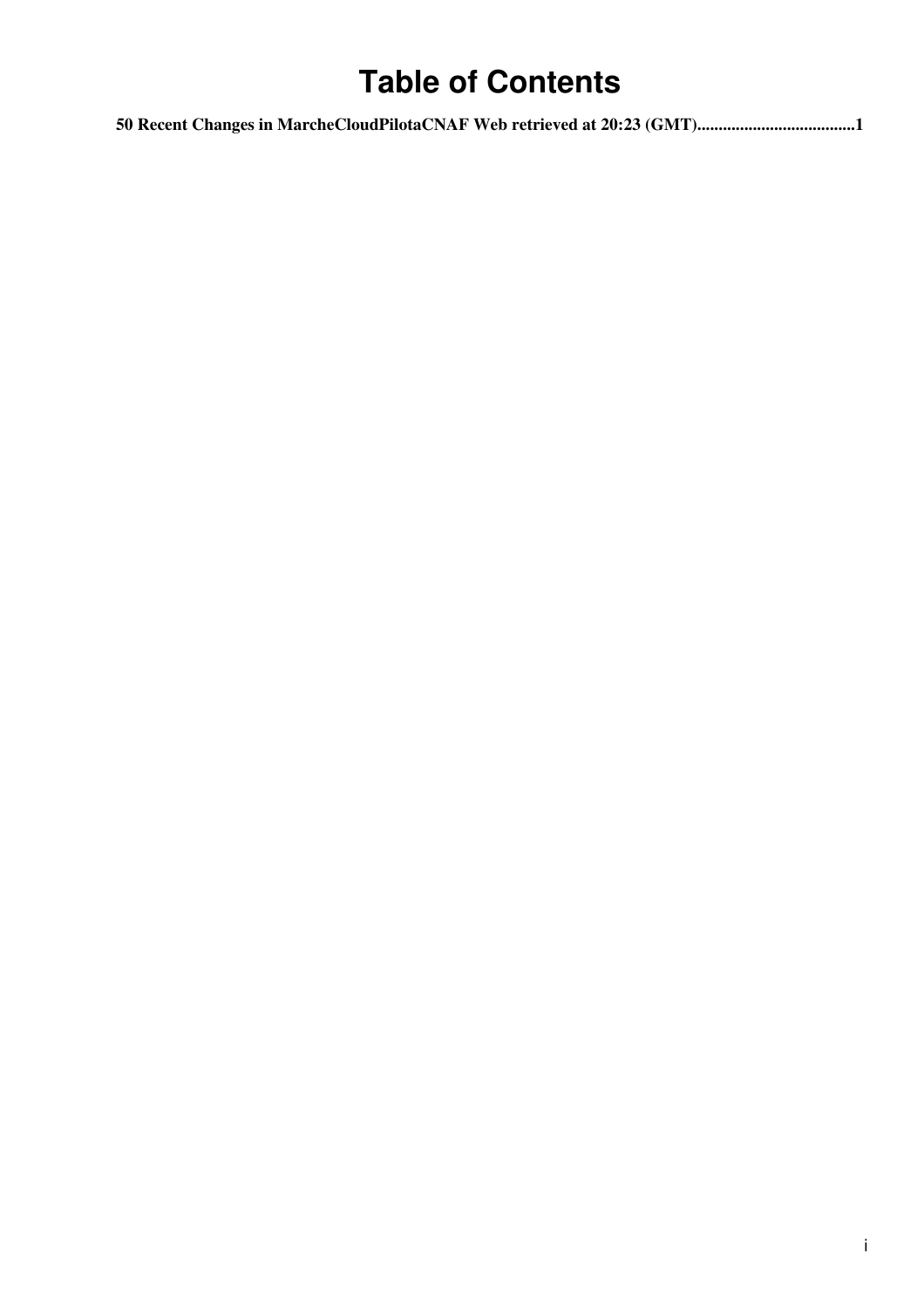# <span id="page-1-0"></span>**50 Recent Changes in MarcheCloudPilotaCNAF Web retrieved at 20:23 (GMT)**

**[WebStatistics](https://wiki-igi.cnaf.infn.it/twiki/bin/view/MarcheCloudPilotaCNAF/WebStatistics)**

**[TWikiGuest](https://wiki-igi.cnaf.infn.it/twiki/bin/view/Main/TWikiGuest)** r909 - [2022-06-30 - 19:58](https://wiki-igi.cnaf.infn.it/twiki/bin/rdiff/MarcheCloudPilotaCNAF/WebStatistics) 

Statistics for MarcheCloudPilotaCNAF Web Month: Topic views: Topic saves: File uploads: Most popular topic views: Top contributors... **[OpenStackUseCases](https://wiki-igi.cnaf.infn.it/twiki/bin/view/MarcheCloudPilotaCNAF/OpenStackUseCases)** [MatteoManzali](https://wiki-igi.cnaf.infn.it/twiki/bin/view/Main/MatteoManzali)

r5 - [2012-11-19 - 08:58](https://wiki-igi.cnaf.infn.it/twiki/bin/rdiff/MarcheCloudPilotaCNAF/OpenStackUseCases) 

Casi d`uso di OpenStack Gestione di un volumi su VM in modo che agiscano da storage persistente Per fornire alle VM uno spazio dove salvare i dati in maniera persistente...

**[CratingOpensuseVM](https://wiki-igi.cnaf.infn.it/twiki/bin/view/MarcheCloudPilotaCNAF/CratingOpensuseVM)** [MatteoManzali](https://wiki-igi.cnaf.infn.it/twiki/bin/view/Main/MatteoManzali) r2 - [2012-11-08 - 15:23](https://wiki-igi.cnaf.infn.it/twiki/bin/rdiff/MarcheCloudPilotaCNAF/CratingOpensuseVM) 

Creazione di una macchina virtuale Opensuse Problemi con OZ OZ ha delle limitazioni per quanto riguarda Opensuse: al momento supporta fino alla 11.4 ed inoltre non...

**[WebHome](https://wiki-igi.cnaf.infn.it/twiki/bin/view/MarcheCloudPilotaCNAF/WebHome)**

[MatteoManzali](https://wiki-igi.cnaf.infn.it/twiki/bin/view/Main/MatteoManzali)  $r5 - 2012 - 11 - 08 - 10.01$ 

Welcome to the 1 web Marche Cloud Testbed HOSTNAME S.O. IP Componente OpenStack openstack 01 CentOS 6.3 x86 64 131.154.100.110 Keystone... **[InstallingAndUsingOZ](https://wiki-igi.cnaf.infn.it/twiki/bin/view/MarcheCloudPilotaCNAF/InstallingAndUsingOZ)**

[EnricoFattibene](https://wiki-igi.cnaf.infn.it/twiki/bin/view/Main/EnricoFattibene) r5 - [2012-10-26 - 09:04](https://wiki-igi.cnaf.infn.it/twiki/bin/rdiff/MarcheCloudPilotaCNAF/InstallingAndUsingOZ) 

Installazione e uso di OZ Installazione di OZ Installare i pacchetti di OZ: # yum install /usr/bin/oz install Creazione immagini Verificare i sistemi...

**[InstallazioneConfigurazioneGlusterFS](https://wiki-igi.cnaf.infn.it/twiki/bin/view/MarcheCloudPilotaCNAF/InstallazioneConfigurazioneGlusterFS)** [EnricoFattibene](https://wiki-igi.cnaf.infn.it/twiki/bin/view/Main/EnricoFattibene)

r6 - [2012-10-22 - 15:15](https://wiki-igi.cnaf.infn.it/twiki/bin/rdiff/MarcheCloudPilotaCNAF/InstallazioneConfigurazioneGlusterFS) 

Installazione e configurazione di GlusterFS Installazione pacchetti GestioneServiziGenerali.GlusterFS Installare tramite yum i pacchetti del server GestioneServiziGenerali...

**[InstallingAndConfiguringHorizon](https://wiki-igi.cnaf.infn.it/twiki/bin/view/MarcheCloudPilotaCNAF/InstallingAndConfiguringHorizon)** [EnricoFattibene](https://wiki-igi.cnaf.infn.it/twiki/bin/view/Main/EnricoFattibene) r3 - [2012-10-22 - 14:37](https://wiki-igi.cnaf.infn.it/twiki/bin/rdiff/MarcheCloudPilotaCNAF/InstallingAndConfiguringHorizon) 

Installazione e configurazione della Dashboard (HORIZON) Il componente HORIZON offre una interfaccia grafica agli amministratori di openstack (seppur con funzionalita...

**[InstallingAndConfiguringSwift](https://wiki-igi.cnaf.infn.it/twiki/bin/view/MarcheCloudPilotaCNAF/InstallingAndConfiguringSwift)** [EnricoFattibene](https://wiki-igi.cnaf.infn.it/twiki/bin/view/Main/EnricoFattibene) r9 - [2012-10-22 - 14:36](https://wiki-igi.cnaf.infn.it/twiki/bin/rdiff/MarcheCloudPilotaCNAF/InstallingAndConfiguringSwift) 

Installazione e configurazione del servizio Object Storage (Swift) Installazione e configurazione di Storage node Installare i pacchetti di Storage node...

**[RunningVirtualMachineInstances](https://wiki-igi.cnaf.infn.it/twiki/bin/view/MarcheCloudPilotaCNAF/RunningVirtualMachineInstances)** [EnricoFattibene](https://wiki-igi.cnaf.infn.it/twiki/bin/view/Main/EnricoFattibene)

50 Recent Changes in MarcheCloudPilotaCNAF Web retrieved at 20:23 (GMT) 1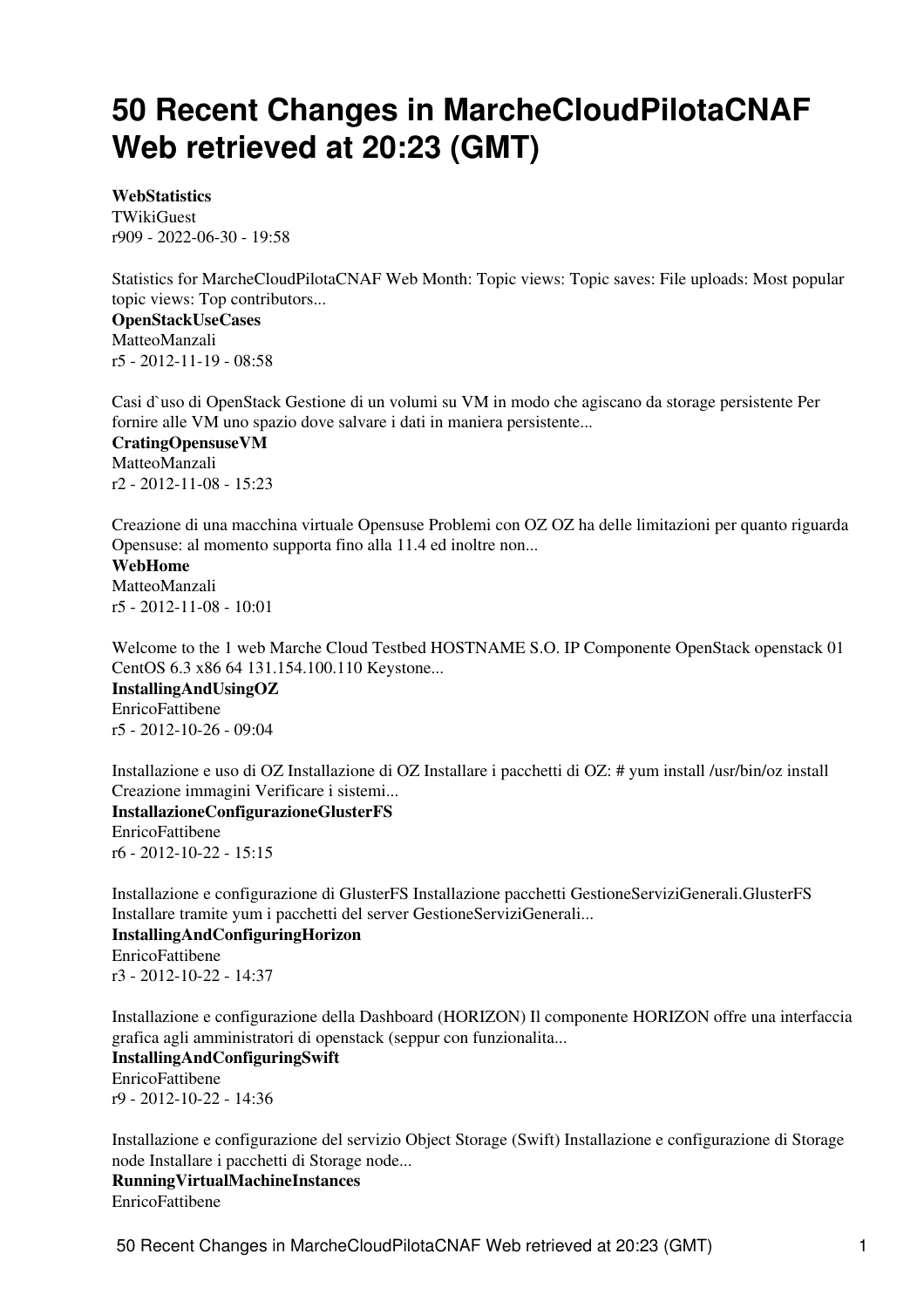$r6 - 2012 - 10 - 22 - 14.35$ 

Gestione delle istanze virtuali Creazione di un`istanza Per lanciare un`istanza ... **[InstallingAndConfiguringNova](https://wiki-igi.cnaf.infn.it/twiki/bin/view/MarcheCloudPilotaCNAF/InstallingAndConfiguringNova)** [EnricoFattibene](https://wiki-igi.cnaf.infn.it/twiki/bin/view/Main/EnricoFattibene) r25 - [2012-10-22 - 14:35](https://wiki-igi.cnaf.infn.it/twiki/bin/rdiff/MarcheCloudPilotaCNAF/InstallingAndConfiguringNova)

Installazione e configurazione del servizio Compute (Nova) Configurazione dell`Hypervisor (KVM) Installare i pacchetti per la virtualizzazione: # yum install... **[InstallingAndConfiguringCloudController](https://wiki-igi.cnaf.infn.it/twiki/bin/view/MarcheCloudPilotaCNAF/InstallingAndConfiguringCloudController)** [EnricoFattibene](https://wiki-igi.cnaf.infn.it/twiki/bin/view/Main/EnricoFattibene)

r6 - [2012-10-22 - 14:32](https://wiki-igi.cnaf.infn.it/twiki/bin/rdiff/MarcheCloudPilotaCNAF/InstallingAndConfiguringCloudController) 

Installazione configurazione del Cloud Controller Configurare il DB MySQL sul Cloud Controller Collegarsi a MySQL da linea di comando con mysql u root p... **[InstallingAndConfiguringGlance](https://wiki-igi.cnaf.infn.it/twiki/bin/view/MarcheCloudPilotaCNAF/InstallingAndConfiguringGlance)** [TWikiAdminUser](https://wiki-igi.cnaf.infn.it/twiki/bin/view/Main/TWikiAdminUser) r6 - [2012-10-22 - 14:11](https://wiki-igi.cnaf.infn.it/twiki/bin/rdiff/MarcheCloudPilotaCNAF/InstallingAndConfiguringGlance) 

Installazione e configurazione del servizio Image (Glance) Installazione Glance Server designato per l`installazione: hostname1.domain. Installare Glance tramite...

## **[InstallingAndConfiguringKeystone](https://wiki-igi.cnaf.infn.it/twiki/bin/view/MarcheCloudPilotaCNAF/InstallingAndConfiguringKeystone)**

[TWikiAdminUser](https://wiki-igi.cnaf.infn.it/twiki/bin/view/Main/TWikiAdminUser) r12 - [2012-10-22 - 14:10](https://wiki-igi.cnaf.infn.it/twiki/bin/rdiff/MarcheCloudPilotaCNAF/InstallingAndConfiguringKeystone)

Installazione e configurazione del servizio Identity (Keystone) Installazione Keystone Server designato per l`installazione: hostname1.domain. Installare Keystone...

**[WebPreferences](https://wiki-igi.cnaf.infn.it/twiki/bin/view/MarcheCloudPilotaCNAF/WebPreferences)**

[TWikiAdminUser](https://wiki-igi.cnaf.infn.it/twiki/bin/view/Main/TWikiAdminUser) r4 - [2012-10-22 - 13:51](https://wiki-igi.cnaf.infn.it/twiki/bin/rdiff/MarcheCloudPilotaCNAF/WebPreferences) 

MarcheCloudPilotaCNAF Web Preferences The following settings are web preferences of the MarcheCloudPilotaCNAF web. These preferences override the site level...

## **[WebTopMenu](https://wiki-igi.cnaf.infn.it/twiki/bin/view/MarcheCloudPilotaCNAF/WebTopMenu)**

[TWikiContributor](https://wiki-igi.cnaf.infn.it/twiki/bin/view/Main/TWikiContributor) r2 - [2011-07-28 - 22:00](https://wiki-igi.cnaf.infn.it/twiki/bin/rdiff/MarcheCloudPilotaCNAF/WebTopMenu) 

Top Menu of MarcheCloudPilotaCNAF Web This topic defines the menu structure of the MarcheCloudPilotaCNAF web, used by the TopMenuSkin. 1 Web`... **[WebNotify](https://wiki-igi.cnaf.infn.it/twiki/bin/view/MarcheCloudPilotaCNAF/WebNotify)** [TWikiContributor](https://wiki-igi.cnaf.infn.it/twiki/bin/view/Main/TWikiContributor) r3 - [2010-12-14 - 02:16](https://wiki-igi.cnaf.infn.it/twiki/bin/rdiff/MarcheCloudPilotaCNAF/WebNotify) 

Web Notification This is a subscription service to be automatically notified by e mail when topics change in this 1 web. This is a convenient service, so you do...

**[WebLeftBar](https://wiki-igi.cnaf.infn.it/twiki/bin/view/MarcheCloudPilotaCNAF/WebLeftBar)** [TWikiContributor](https://wiki-igi.cnaf.infn.it/twiki/bin/view/Main/TWikiContributor) NEW - [2007-05-09 - 21:29](https://wiki-igi.cnaf.infn.it/twiki/bin/rdiff/MarcheCloudPilotaCNAF/WebLeftBar) 

1 Web Create New Topic Index Search Changes Notifications RSS Feed Statistics Preferences **WebChanges** [TWikiContributor](https://wiki-igi.cnaf.infn.it/twiki/bin/view/Main/TWikiContributor) NEW - [2006-11-15 - 19:43](https://wiki-igi.cnaf.infn.it/twiki/bin/rdiff/MarcheCloudPilotaCNAF/WebChanges)